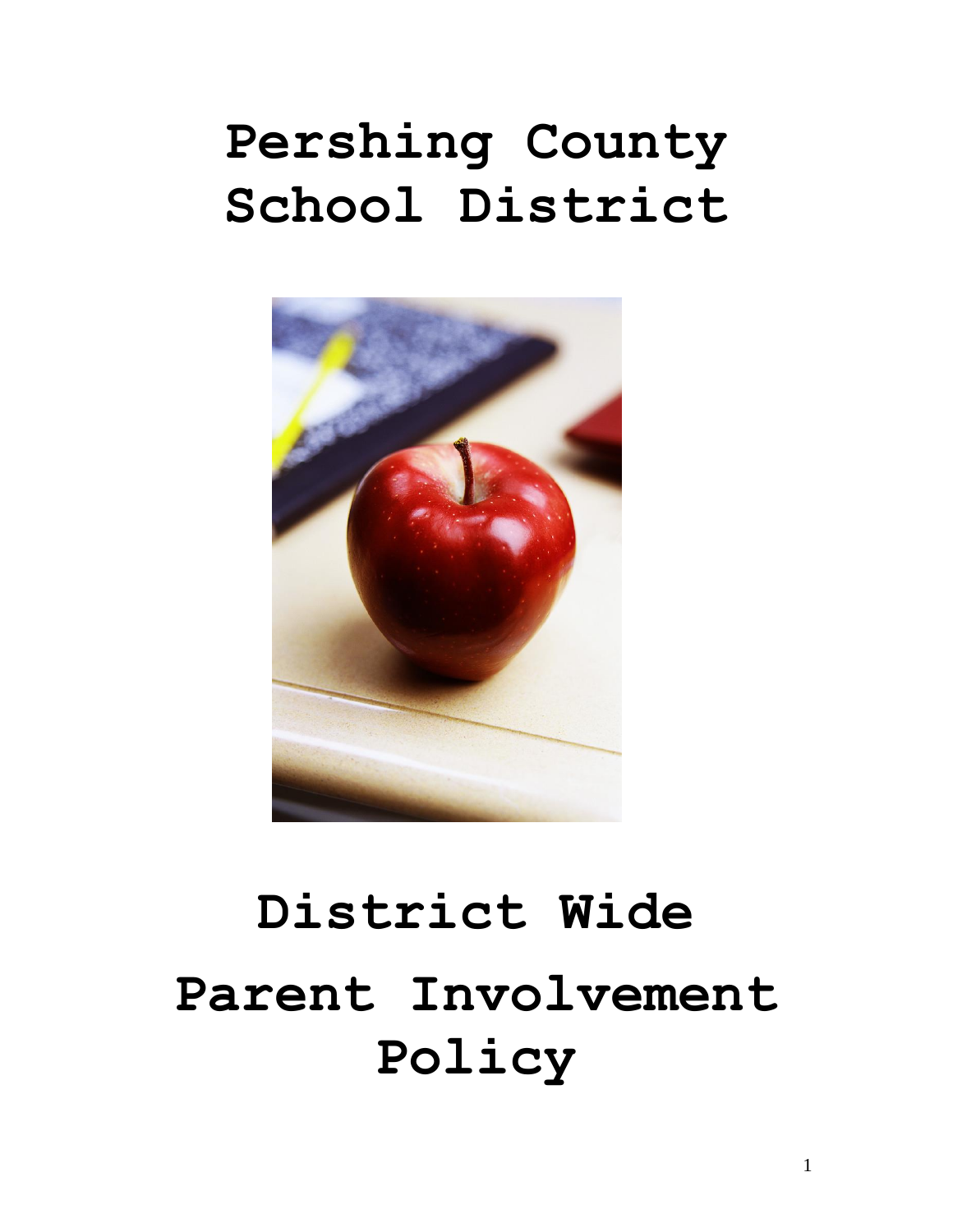## **Pershing County School District**

## **District Wide Parental Involvement Policy**

\* \* \* \* \*

The Pershing County Board of School Trustees recognizes that parental involvement is the key to academic achievement. The term *parent* refers to any caregiver who assumes responsibility for nurturing and caring for children, including parents, grandparents, aunts, uncles, foster parents, stepparents, etc. Studies demonstrate that when parents are involved in their children's education, the attitudes, behaviors, and achievement of students are positively enhanced.

Parents and families provide the primary educational environment for children; consequently, parents are vital and necessary partners with the educational communities throughout their children's school career. Although parents come to the schools with diverse cultural backgrounds, primary languages, and needs, universally all parents want what is best for their children. School districts and schools, in collaboration with parents, teachers, students and administrators, must establish and develop efforts that enhance parental involvement and reflect the needs of students, parents, and families in the communities that they serve.

#### **PART I. GENERAL EXPECTATIONS**

The Pershing County School District agrees to implement the following statutory requirements:

- 1. The school district will put into operation programs, activities and procedures for the involvement of parents in all of its schools with Title I, Part A programs, consistent with section 1118 of the Elementary and Secondary Education Act (ESEA). Those programs, activities and procedures will be planned and operated with meaningful consultation with parents of participating children.
- 2. Consistent with section 1118, the school district will work with its schools to ensure that the required school-level parental involvement policies meet the requirements of section 1118(b) of the ESEA, and each include, as a component, a school-parent compact consistent with section 1118(d) of the ESEA.
- 3. The school district will incorporate this district wide parental involvement policy into its LEA plan developed under section 1112 of the ESEA.
- 4. In carrying out the Title I, Part A parental involvement requirements, to the extent practicable, the school district and its schools will provide full opportunities for the participation of parents with limited English proficiency, parents with disabilities, and parents of migratory children, including providing information and school reports required under section 1111 of the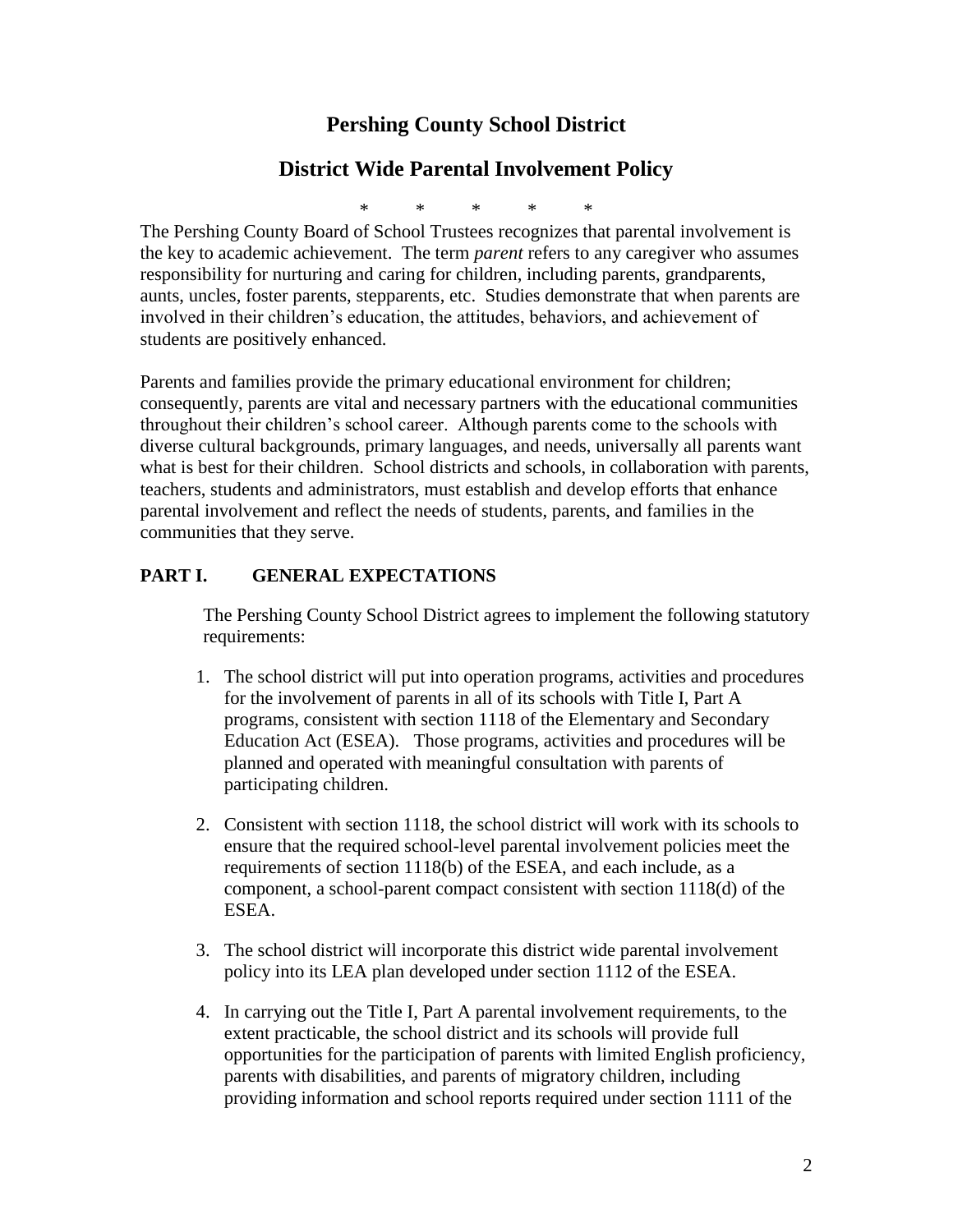ESEA in an understandable and uniform format and, including alternative formats upon request, and, to the extent practicable, in a language parents understand.

- 5. If the LEA plan for Title I, Part A, developed under section 1112 of the ESEA, is not satisfactory to the parents of participating children, the school district will submit any parent comments with the plan when the school district submits the plan to the State Department of Education.
- 6. The school district will involve the parents of children served in Title I, Part A schools in decisions about how the 1 percent of Title I, Part A funds reserved for parental involvement is spent, and will ensure that not less than 95 percent of the one percent reserved goes directly to the schools.
- 7. The school district will be governed by the following statutory definition of parental involvement, and expects that its Title I schools will carry out programs, activities and procedures in accordance with this definition:
	- Parental involvement means the participation of parents in regular, two-way, and meaningful communication involving student academic learning and other school activities, including ensuring—
		- (A) that parents play an integral role in assisting their child's learning;
		- (B) that parents are encouraged to be actively involved in their child's education at school;
		- (C) that parents are full partners in their child's education and are included, as appropriate, in decision-making and on advisory committees to assist in the education of their child;
		- (D) the carrying out of other activities, such as those described in section 1118 of the ESEA*.*
- 8. The school district will inform parents and parental organizations of the purpose and existence of the Parental Information and Resource Center in the State.

#### **PART II. IMPELEMNTATION**

- 1. The Pershing County School District will take the following actions to involve parents in the joint development of its district wide parental involvement plan under section 1112 of the ESEA:
	- The PCSD will work to appoint parent representatives to serve on the committee for the District Improvement Plan. The PCSD C will work to provide broad representation for the committee including parents of elementary, middle, high school, pre-kindergarten and special needs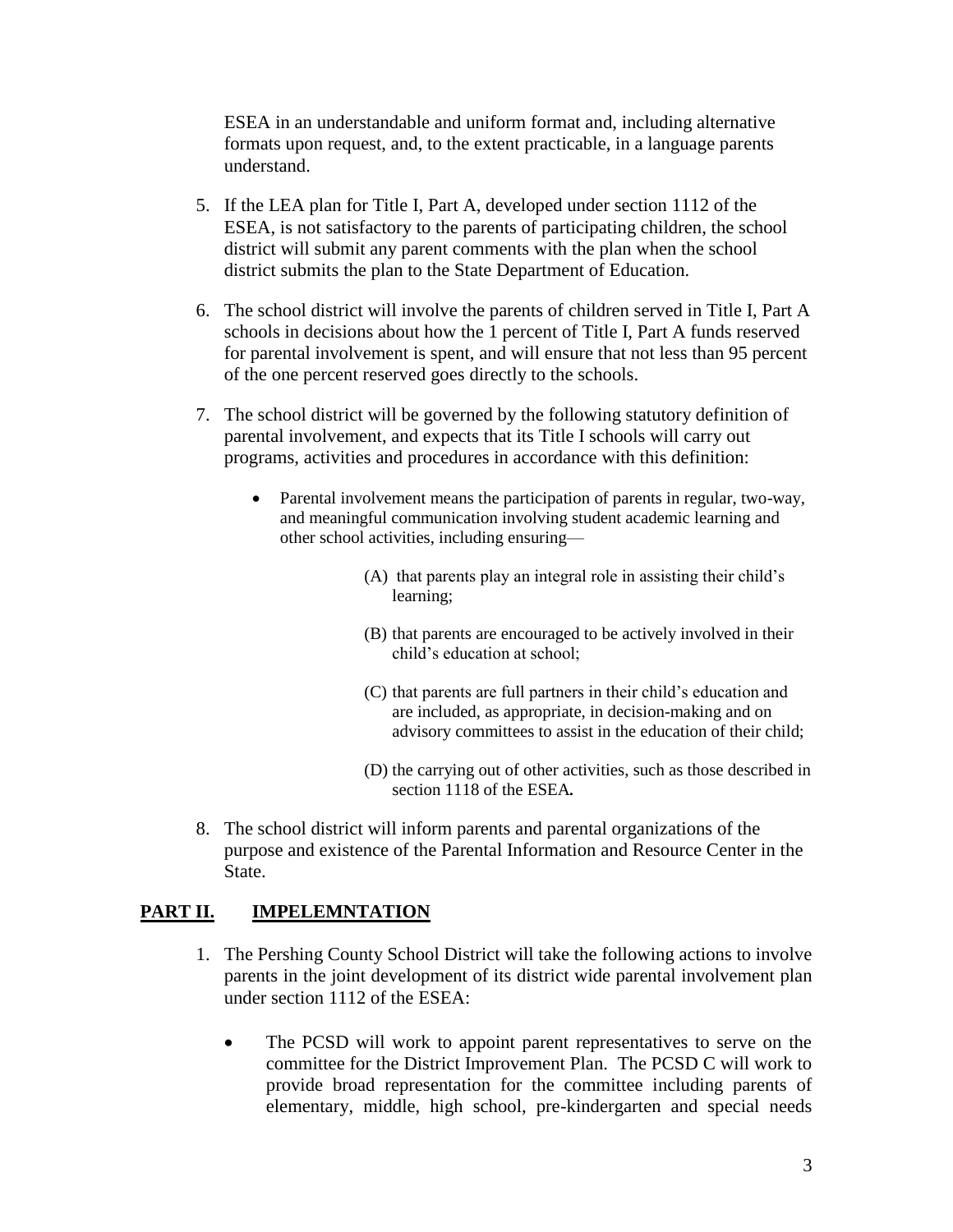students. PCSD will also share the parent involvement plan with parents for input and feedback.

- 2. The Pershing County School District will take the following actions to involve parents in the process of school review and improvement under section 1116 of the ESEA:
	- The PCSD encourages parent participation on all School Improvement Plan committees. The District will provide, train and encourage parents to better understand the school review and improvement process so that parents are knowledgeable of the process and can make informed contributions to SIP committees.
	- 3. The Pershing County School District will provide the following necessary coordination, technical assistance, and other support to assist Title I, Part A schools in planning and implementing effective parental involvement activities to improve student academic achievement and school performance:
		- The PCSD will work to provide professional development to the Title I funded Parent Involvement Facilitators at each of the District's Title I schools. Research-based programs and best practices will be shared with the school. Support for implementation will be provided by the District and the Nevada State PIRC.
	- 4. The Pershing County School District will coordinate and integrate parental involvement strategies in Even Start by:
		- Key staff collaborate to share strategies and integrate programs through specific professional development.
		- 5. The Pershing County School District take the following actions to conduct, with the involvement of parents, an annual evaluation of the content and effectiveness of this parental involvement policy in improving the quality of its Title I, Part A schools. The evaluation will include identifying barriers to greater participation by parents in parental involvement activities (with particular attention to parents who are economically disadvantaged, are disabled, have limited English proficiency, have limited literacy, or are of any racial or ethnic minority background). The school district will use the findings of the evaluation about its parental involvement policy and activities to design strategies for more effective parental involvement, and to revise, if necessary (and with the involvement of parents) its parental involvement policies.

The District Parent Involvement Council will collect school site data on parent involvement annually through a comprehensive district-wide needs assessment. The data will be provided to schools in time to guide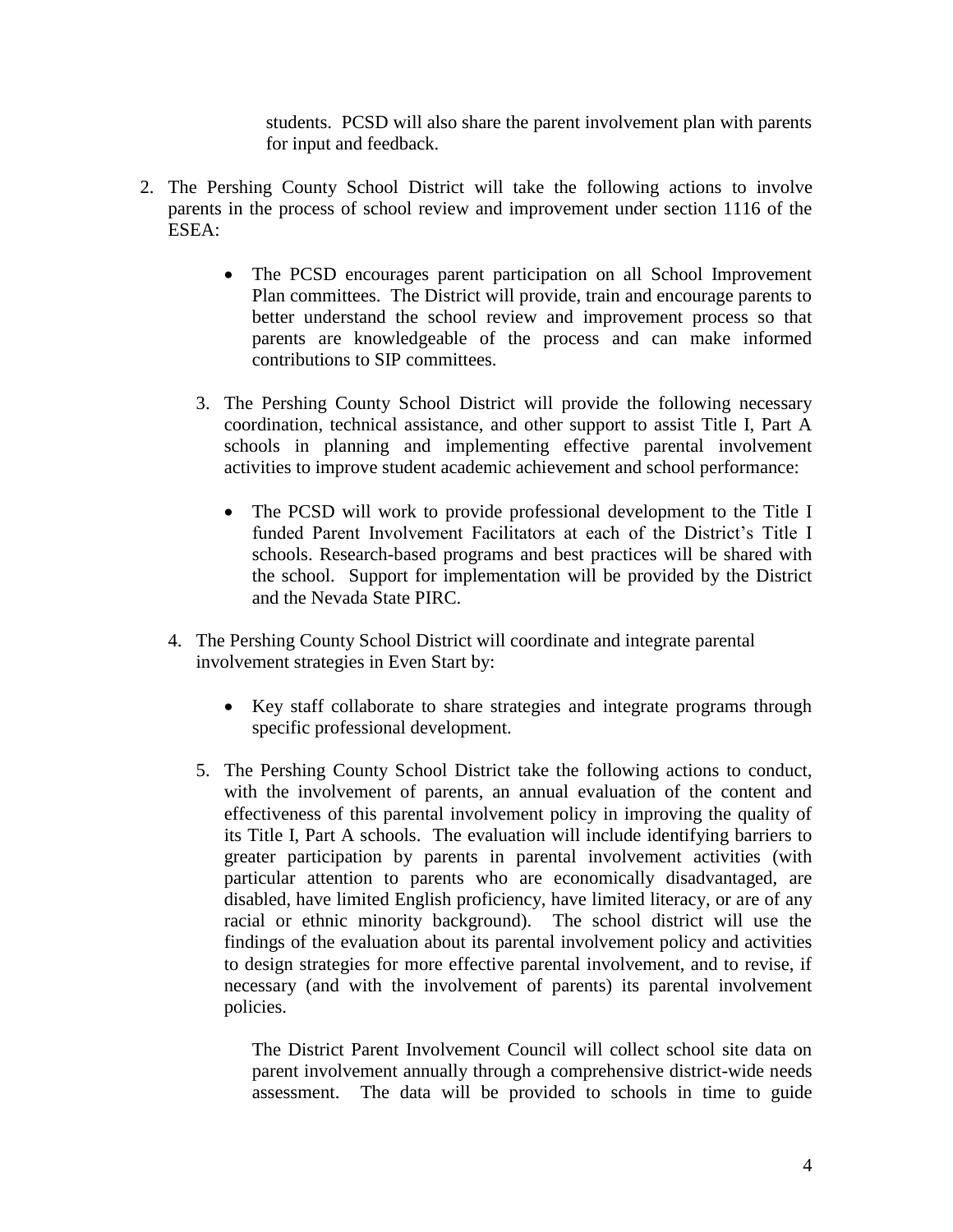programimprovements in working towards more effective parental involvement for the next school cycle.

6. The Pershing County School District will build the schools' and parent's capacity for strong parental involvement, in order to ensure effective involvement of parents and to support a partnership among the school involved, parents, and the community to improve student academic achievement, through the following activities specifically described below:

A. The school district will, with the assistance of its Title I, Part A schools, provide assistance to parents of children served by the school district or school, as appropriate, in understanding topics such as the following, by undertaking the actions described in this paragraph --

- The State's academic content standards,
- The State's student academic achievement standards,
- The State and local academic assessments including alternate assessments,
- The requirements of Part A,
- How to monitor their child's progress, and
- How to work with educators:

The PCSD uses the following research-based programs and best practices to build parents' capacity in understanding critical topics:

- Math and Parent Partnerships
- Family Literacy Experience
- Workshops on School Improvement and No Child Left Behind
- Family Learning Nights
- And other research-based programs as identified

The District may also provide key parent involvement information for professional development opportunities and national training opportunities through conferences such as the National Title I Conference and the Family Literacy Conference.

B. The school district will, with the assistance of its schools, provide materials and training to help parents work with their children to improve their children's academic achievement, such as literacy training, and using technology, as appropriate, to foster parental involvement, by:

> The PCSD uses the following research-based programs and best practices, and works with the Nevada State PIRC to build parents' capacity in understanding critical topics: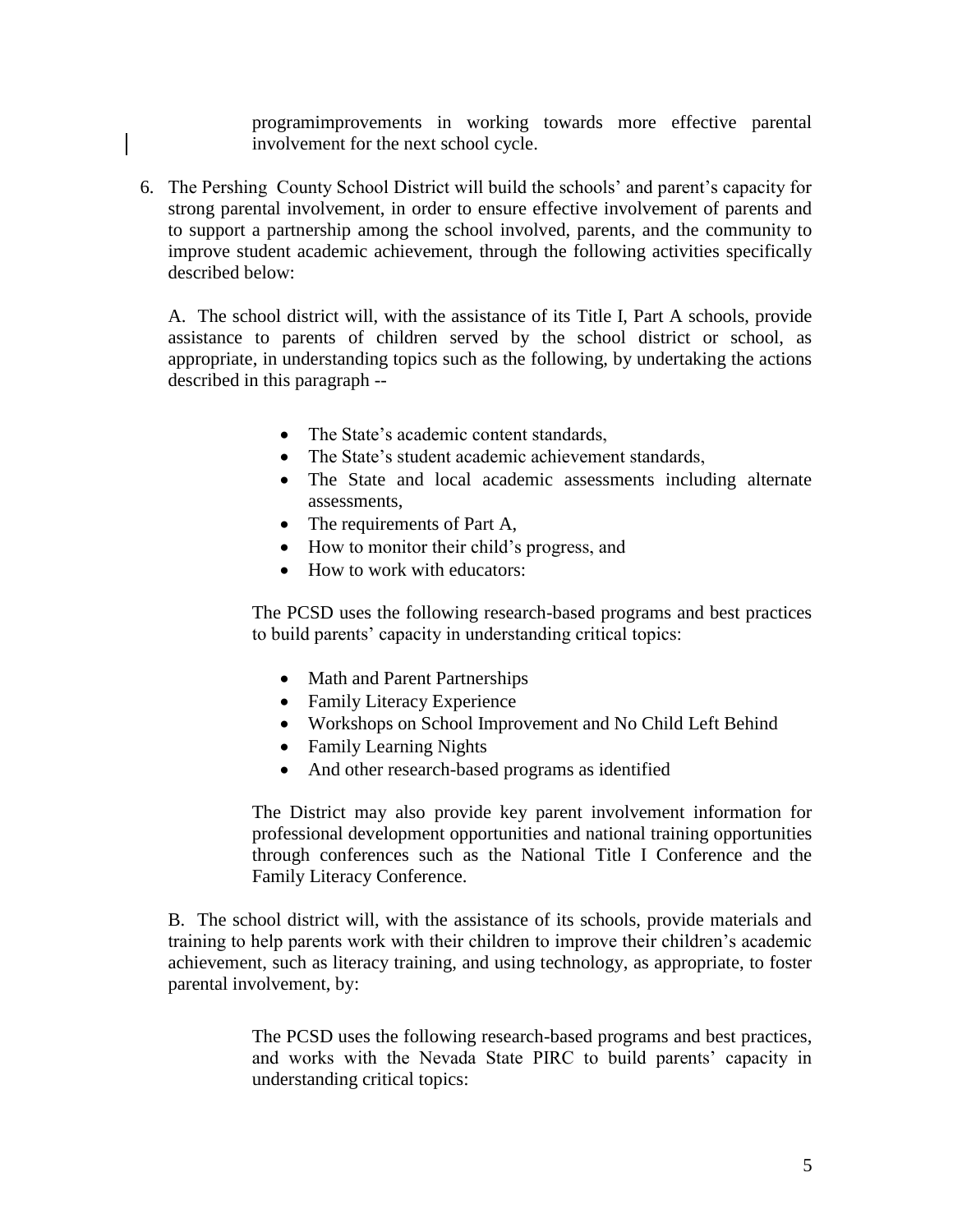- Math and Parent Partnerships
- Family Literacy Experience
- Family Learning Nights
- Training on District K-12 and Pre-K Academic Standards

C. The school district will, with the assistance of its schools and parents, educate its teachers, pupil services personnel, principals and other staff, in how to reach out to, communicate with, and work with parents as equal partners, in the value and utility of contributions of parents, and in how to implement and coordinate parent programs and build ties between parents and schools, by:

The District will work to provide professional development on parent involvement to its administrators, teachers and support staff. The training will include information on how to positively use existing resources such as the Nevada State Educational Involvement Accord, parent groups and Professional Learning Communities.

D. The school district will, to the extent feasible and appropriate, coordinate and integrate parental involvement programs and activities with Reading First, SB 404 Math, and Even Start, and conduct other activities, such as parent resource centers, that encourage and support parents in more fully participating in the education of their children, by:

> • The District may provide the vehicle for coordinating and integrating programs and activities. Key staff may collaborate to share strategies and integrate programs through this structure.

 E. The school district will take the following actions to ensure that information related to the school and parent- programs, meetings, and other activities, is sent to the parents of participating children in an understandable and uniform format, including alternative formats upon request, and, to the extent practicable, in a language the parents can understand:

The District uses a variety of media methods to communicate the availability of programs to parents. These methods include but are not limited to: direct mail to home, flyers sent from school, the District's website, parent email, and collaboration with other related services. The District provides communication in other languages when possible and provides a dedicated phone line with information in Spanish.

#### **PART III. DISCRETIONARY COMPONENTS**

The Pershing County School District, in consultation with its parents, may choose when practicable, to undertake to build parents' capacity for involvement in the school and school system to support their children's academic achievement, using the following discretionary activities listed under section 1118(e) of the ESEA::